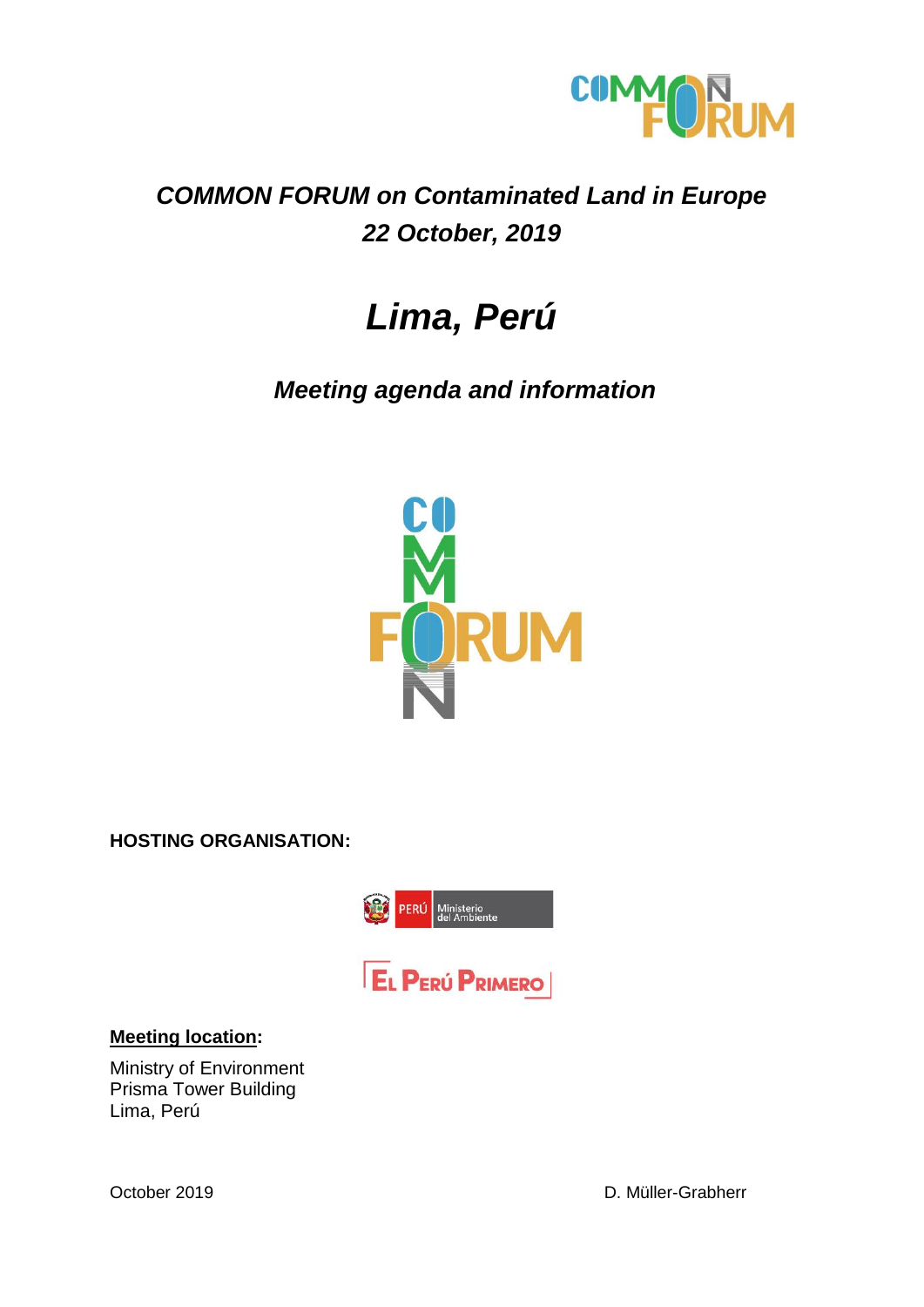

## **AGENDA**

## **TUESDAY, 22 OCTOBER 2019**

| $10:30 - 11:00$  | Registration                                                                                                                                                                                    |            |
|------------------|-------------------------------------------------------------------------------------------------------------------------------------------------------------------------------------------------|------------|
| <b>SESSION 1</b> | <b>WELCOME AND SETTING THE SCENE</b>                                                                                                                                                            |            |
| $11:00 - 11:30$  | Moderating: CF-Secretariat                                                                                                                                                                      |            |
|                  | Introduction to the meeting<br>Getting acquainted (new representatives)<br>Secretariat information<br>Any other business                                                                        | <b>DMG</b> |
| $10:30 - 11:00$  | Coffee/Tea Break                                                                                                                                                                                |            |
| <b>SESSION 2</b> | <b>UPDATES - COUNTRIES, NETWORKS &amp; INITIATIVES</b>                                                                                                                                          |            |
| $11:30 - 12:30$  | Moderating: DMG                                                                                                                                                                                 |            |
|                  | Country information<br>Diffuse pollution initiative<br>Recent developments at EU level<br><b>Toward strengthening European Soil Policy</b><br>Minamata mirror group<br>$\overline{\phantom{0}}$ |            |
| $12:30 - 14:00$  | Lunch break                                                                                                                                                                                     |            |